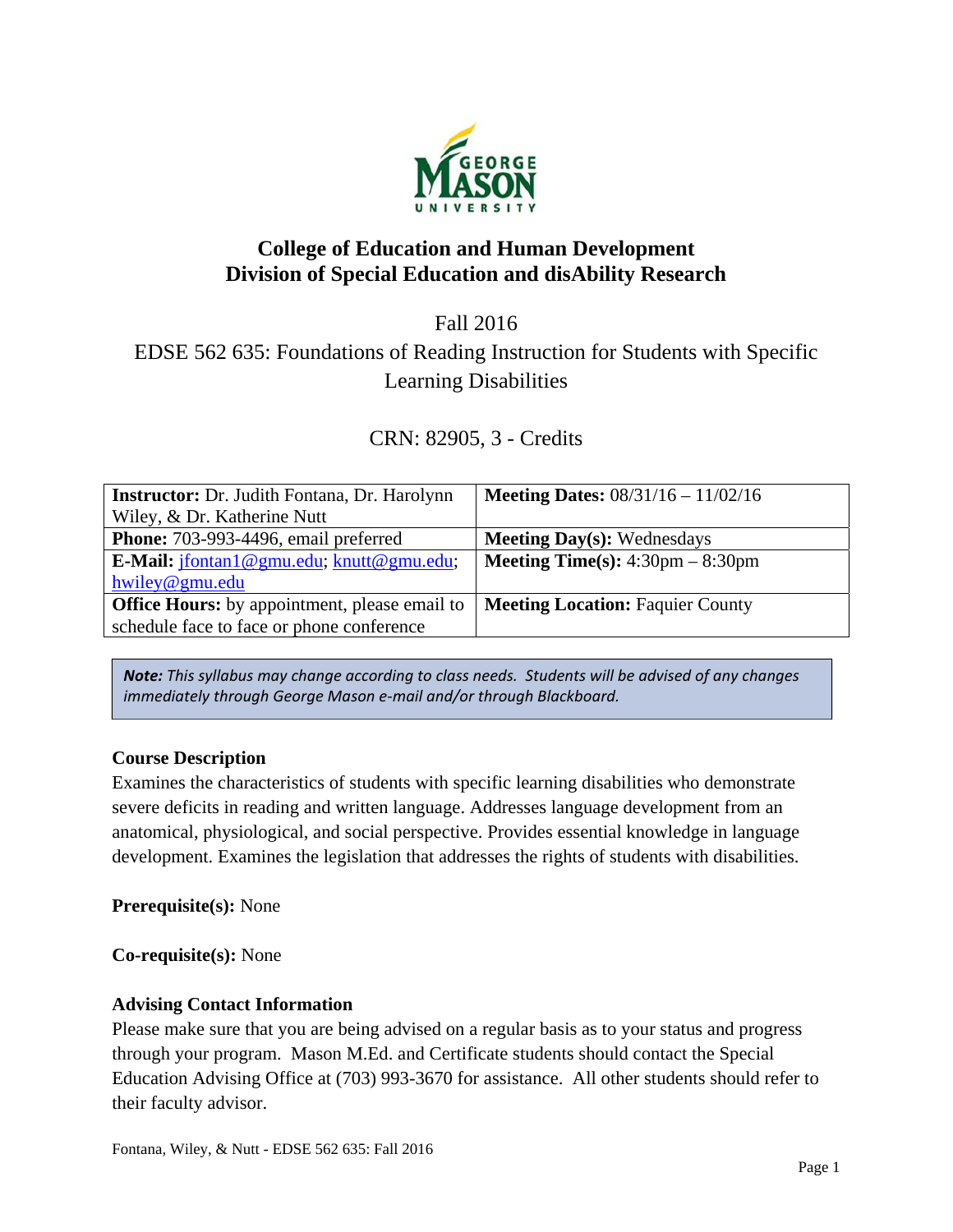### **Advising Tip:**

Do you need to take Praxis Core and/or VCLA? For students pursuing a special education teacher licensure program, the Praxis Core or a VDOE-approved substitute test should be submitted to Mason as soon as possible. Tests should be taken as early as possible since most scores must be on file when students apply for internship. Check your program plan or talk with your advisor if you are unsure what tests you need or when you will need to take them.

#### **Nature of Course Delivery:**

Learning activities include the following:

- 1. Class lecture and discussion
- 2. Application activities
- 3. Small group activities and assignments
- 4. Video and other media supports
- 5. Research and presentation activities
- 6. Electronic supplements and activities via Blackboard

**Learner Outcomes** (Aligned with International Dyslexia Society Knowledge and Practice Standards for Teachers of Reading)

Upon completion of this course, students will be able to:

- 1. Understand and explain the language processing requirements of proficient reading and writing.
- 2. Understand and explain other aspects of cognition and behavior that affect reading and writing.
- 3. Define and identify environmental, cultural, and social factors that contribute to literacy development.
- 4. Know and identify phases in the typical development progression of skills related to reading.
- 5. Understand and explain the known causal relationship among components of reading.
- 6. Know and explain how the relationships among the major components of literacy development change with reading development.
- 7. Know reasonable goals and expectations for learners at various stages of reading and writing development.
- 8. Understand the most common intrinsic differences between good and poor readers.
- 9. Recognize the tenets of the NICHD/IDA definition of dyslexia
- 10. Recognize that dyslexia and other reading difficulties exist on a continuum of severity.
- 11. Identify the distinguishing characteristics of dyslexia and related reading and learning disabilities.
- 12. Identify how symptoms of reading difficulty may change over time.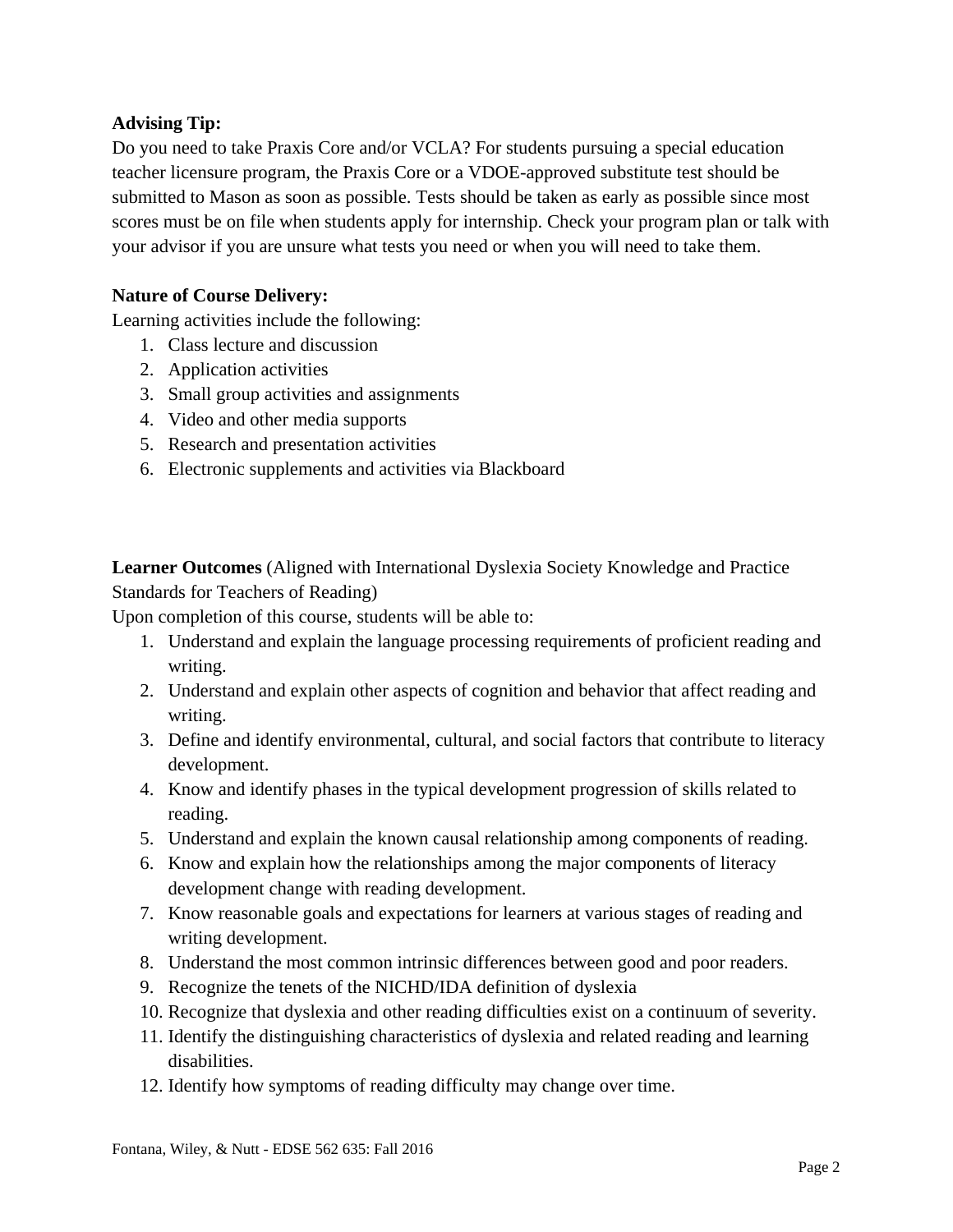13. Understand federal and state laws that pertain to learning disabilities.

#### **Required Textbooks**

- Mather, N., & Wendling B. J. (2012). *Essentials of Dyslexia assessment and intervention.* Wiley: Hoboken, NJ.
- Moats, L. C. (2010). *Speech to print: Language essentials for teachers*. Baltimore, MD: Brookes.
- *National Research Council*: *Preventing Reading Failure in Young Children* (1998). http://www.nap.edu/read/6023/chapter/1 You may download a pdf version of this book at no cost. (retrieved 7/27/16)
- *National Reading Panel Report* (2000). http://www.nichd.nih.gov/publications/pubs/nrp/documents/report.pdf You may download a pdf version of this book at no cost. (retrieved 7/27/16)

#### **Recommended Textbooks and Resources**

American Psychological Association (2009). *Publication Manual of the American Psychological Association* (6thedition) (2009). Washington, DC: American Psychological Association

*Dyslexia Toolkit* (2012) This guide for parents provides basic information about dyslexia, common warning signs, and information on how to support your child with dyslexia at home and at school, using audio books and digital books, and accommodating students with dyslexia. (National Center for Learning Disabilities). http://www.readingrockets.org/guides/dyslexiatoolkit (retrieved 7/27/16)

The IDA Knowledge and Practice Standards for Teachers of Reading define what all teachers of reading need to know and be able to do to teach all students to read proficiently. The IDA Standards were written for two main audiences: classroom educators and dyslexia specialists. IDA has written separate narratives for each audience https://app.box.com/s/ex1psv12zdq61vz7j4b6rsln7zsgtxii Teachers of Reading with Commentary for Dyslexia specialists. (retrieved 8/4/16).

### **Additional Readings**

Readings not in required textbooks will be noted in the class schedule and available via link or text on Blackboard

#### **Course Relationships to Program Goals and Professional Organizations**

This course is part of the George Mason University, Graduate School of Education (GSE), intensive program in Reading Disabilities. This program complies with the standards for teachers of reading established by the International Dyslexia Association. The standards addressed in this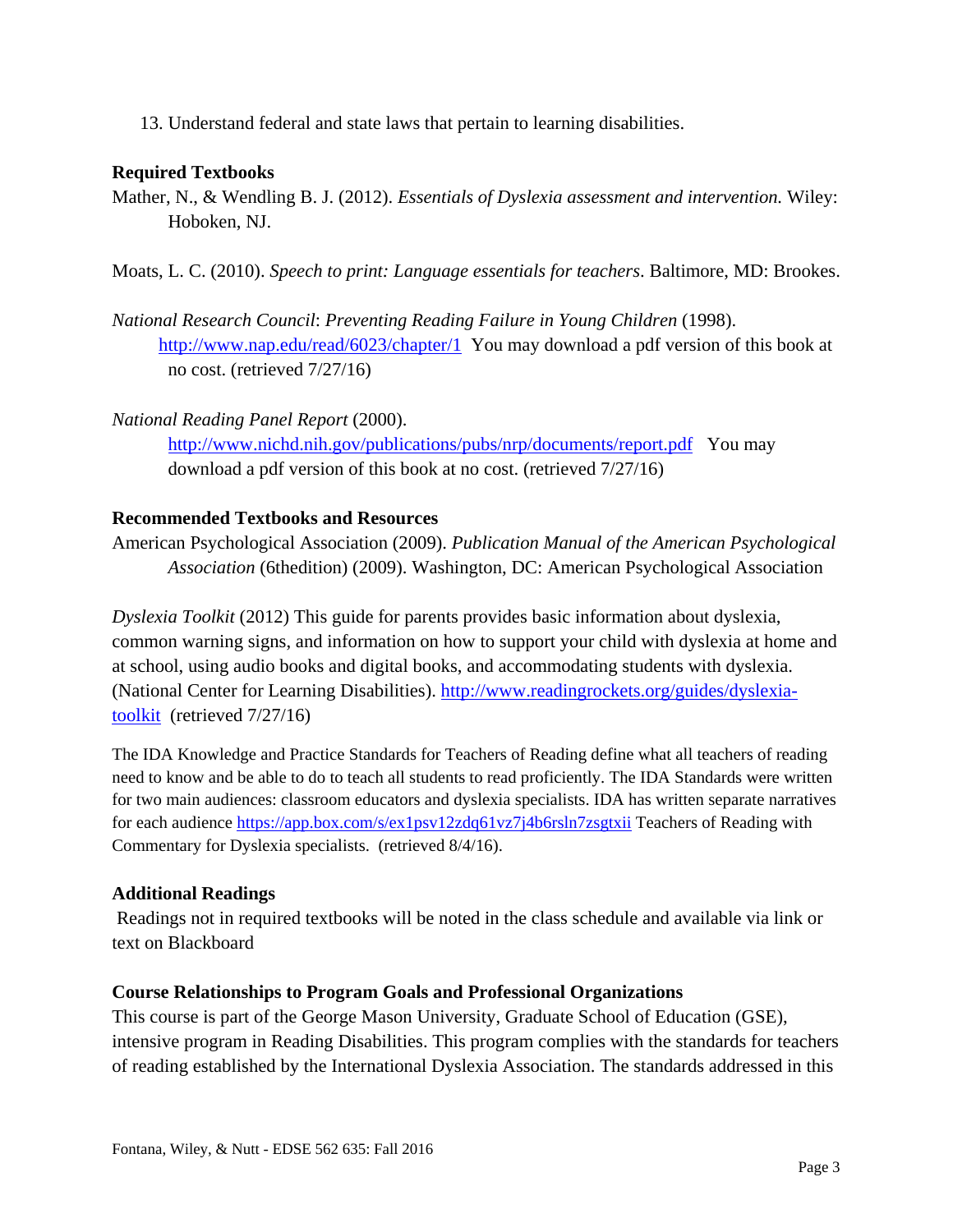course include those related to A: Foundation Concepts about Oral and Written Language and C: Knowledge of Dyslexia and Other Learning Disorders.

## **GMU Policies and Resources for Students:**

a. Students must adhere to the guidelines of the George Mason University Honor Code [See http://oai.gmu.edu/the-mason-honor-code/].

b. Students must follow the university policy for Responsible Use of Computing [See http://universitypolicy.gmu.edu/policies/responsible-use-of-computing/].

c. Students are responsible for the content of university communications sent to their George Mason University email account and are required to activate their account and check it regularly. All communication from the university, college, school, and program will be sent to students solely through their Mason email account.

d. The George Mason University Counseling and Psychological Services (CAPS) staff consists of professional counseling and clinical psychologists, social workers, and counselors who offer a wide range of services (e.g., individual and group counseling, workshops and outreach programs) to enhance students' personal experience and academic performance [See http://caps.gmu.edu/].

e. Students with disabilities who seek accommodations in a course must be registered with George Mason University Disability Services and inform their instructor, in writing, as soon as possible. Approved accommodations will begin at the time the written letter from Disability Services is received by the instructor. [See http://ods.gmu.edu/].

f. Students must follow the university policy stating that all sound emitting devices shall be turned off during class unless otherwise authorized by the instructor.

g. The George Mason University Writing Center staff provides a variety of resources and services (e.g., tutoring, workshops, writing guides, handbooks) intended to support students as they work to construct and share knowledge through writing [See http://writingcenter.gmu.edu/].

### **Professional Dispositions**

Students are expected to exhibit professional behaviors and dispositions at all times.

### **Core Values Commitment**

The College of Education & Human Development is committed to collaboration, ethical leadership, innovation, research-based practice, and social justice. Students are expected to adhere to these principles. [See http://cehd.gmu.edu/values/]

For additional information on the College of Education and Human Development, Graduate School of Education, please visit our website [See http://gse.gmu.edu/]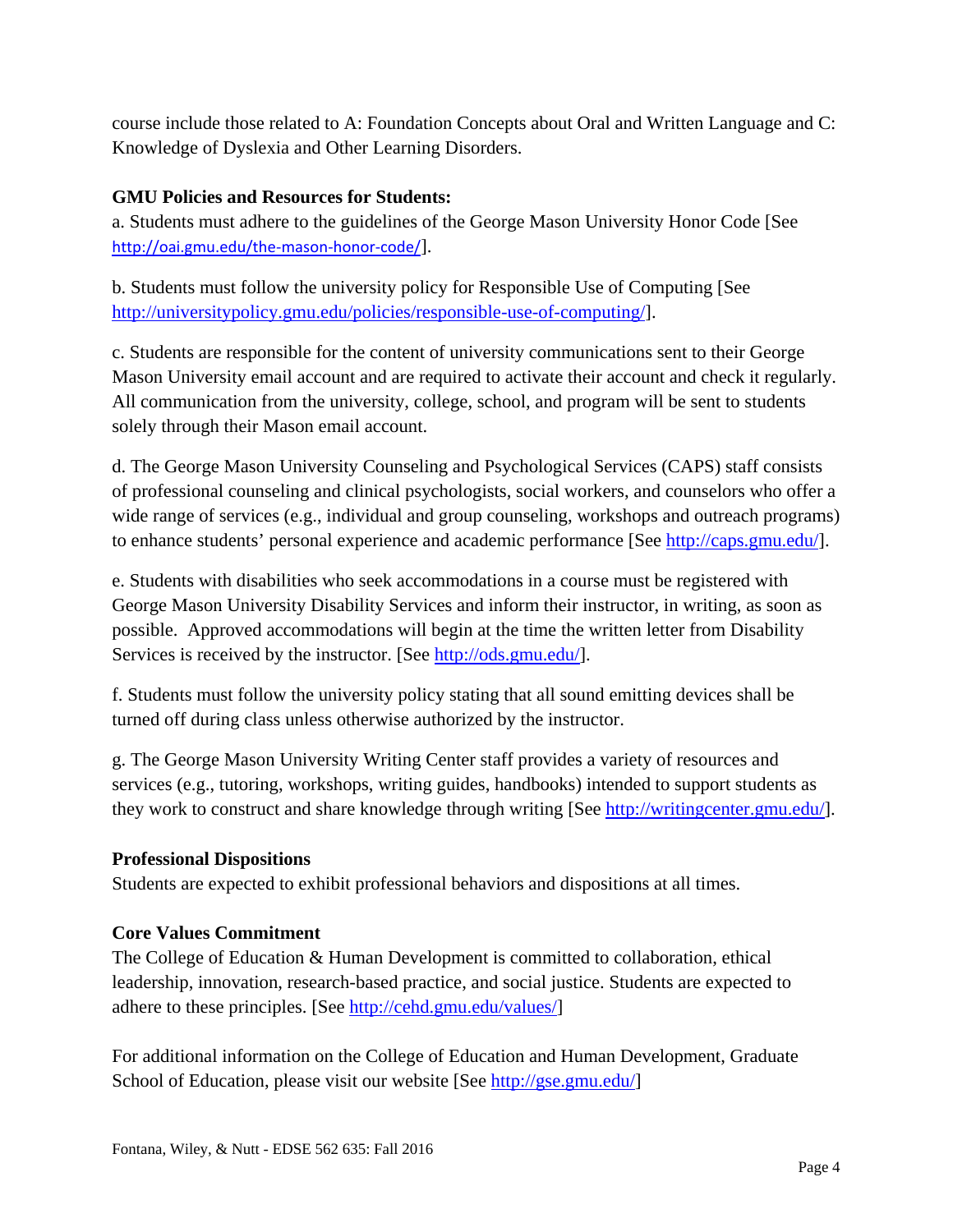#### **Course Policies & Expectations**

#### *Attendance.*

Attendance and Participation (10 points): Attendance is critical and class time will provide opportunities for (a) demonstration, (b) hands-on activities, (c) reflection on readings, class activities and assignments, and (d) applications or extensions related to assigned readings. Active participation in all activities is expected and will be evaluated. In-class activities will build upon readings. Occasionally student products will be generated and used to document participation. There will be no opportunity to make up points awarded for student products generated during class time.

Each student is allowed one absence with no deductions. Two tardy/early departures are equal to 1 absence. Beyond that, one point will be deducted for each absence, up to a total of 10 points. Please communicate with your instructor as soon as possible prior to any/all tardiness and absences.

#### **Class Participation Rubric:**

**Excellent: 9-10 points** The student actively questions, observes and reflects on readings and discussions They participate actively in class or in online small group activities.

**Competent: 7-8 points** The student occasionally questions, observes and reflects on readings and discussions. They infrequently participate in class or in online small group activities.

**Minimal: 5-6 points** The Student seldom questions, observes and reflects on readings and discussions. They seldom if ever participate actively in class or online small group activities.

#### *Late Work.*

Assignments are due on the date indicated in the syllabus. Rubrics indicate deductions for tardy assignments. If your instructor changes the due date for reasons related to inclement weather, student need in the course, the change will be discussed in class, posted on the Blackboard site, and confirmed in an email to all students.

#### **Tk20 Performance-Based Assessment Submission Requirement**

Every student registered for any Special Education course with a required performance-based assessment is required to submit the *Student Case Study Analysis* to Tk20 through Blackboard (regardless of whether the student is taking the course as an elective, a onetime course or as part of an undergraduate minor). Evaluation of the performance-based assessment by the course instructor will also be completed in Tk20 through Blackboard. Failure to submit the assessment to Tk20 (through Blackboard) will result in the course instructor reporting the course grade as Incomplete (IN). Unless the IN grade is changed upon completion of the required Tk20 submission, the IN will convert to an F nine weeks into the following semester.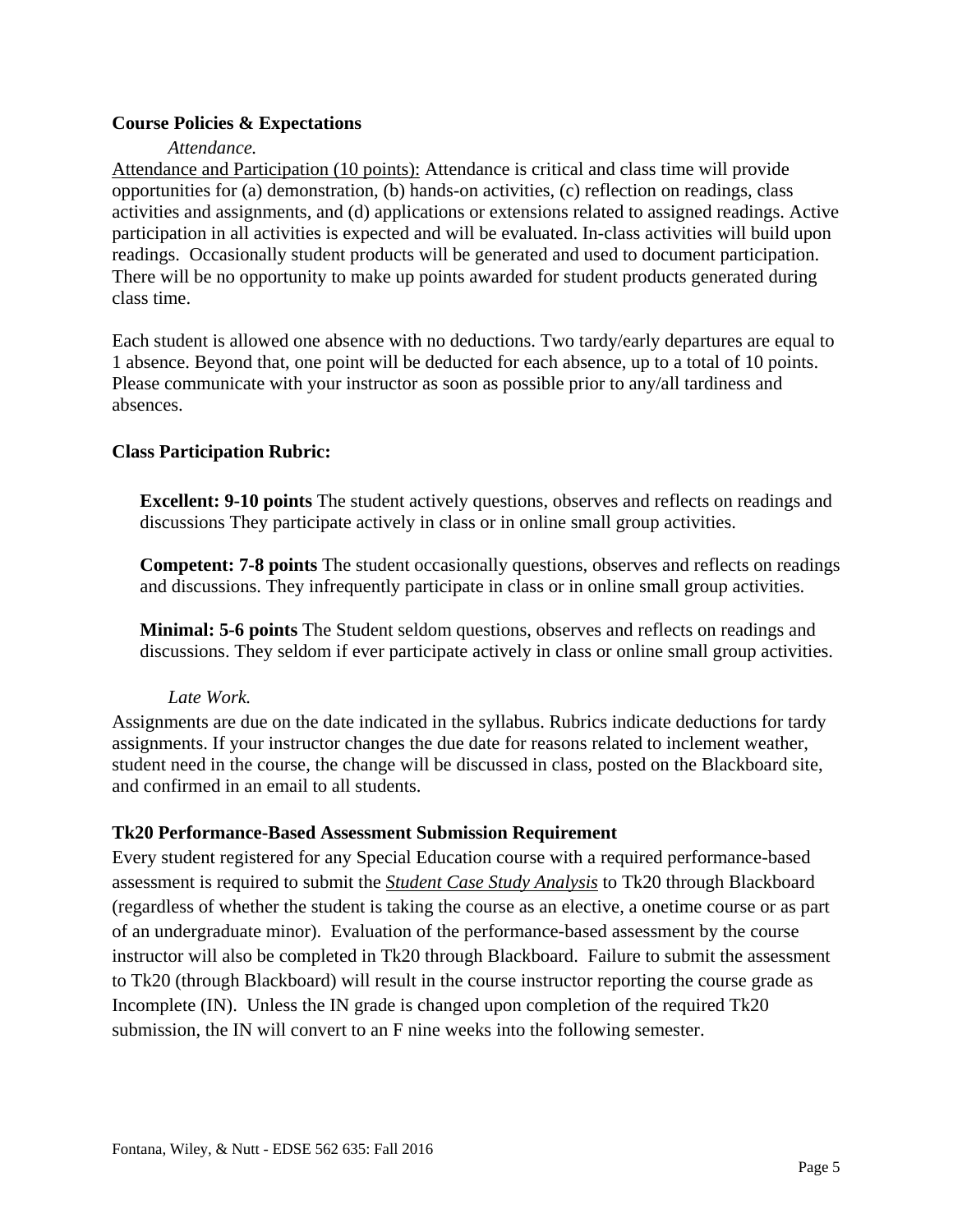#### **Grading Scale**

- A 95-100 A- 90-94
- B+ 86-89
- B 80-85
- $C = 70-79$
- F below 70

A grade of A or A- indicates that a student has performed at an exemplary level. The A range student participates actively and thoughtfully in class discussions and activities; completes all course readings and assignments in a timely and professional way; shows coherence and thoroughness in planning; writes well-organized papers; consistently demonstrates the ability to make connections between theory and practice; meets the general requirements and guidelines of the course, as listed below. The instructor reserves the right to award an A+ to students who consistently exceed basic requirements of the course.

## **Details including grading rubrics are located in the Appendix. They will also be posted on Blackboard.**

#### **Assignments**

## **Performance-based Assessment (Tk20 submission required).**

- **1. Student Case Study Analysis 30 points**  Given case study material, students will:
- a. Match student responses and learning behavior to phases in language and literacy development.
- b. Explain how a weakness in identified component skills may affect other related skills and process across time.
- c. Explain why the student is/is not meeting goals and expectations in reading or writing for his or her age/grade.
- d. Identify the most salient instructional needs of the student.

## **Performance-based Common Assignments (No Tk20 submission required). Not Applicable to this course**

### **Other Assignments.**

- **2. Jigsaw activity** Understanding dyslexia: Characteristics of dyslexia and other learning disabilities related to literacy. **25 points**
- **3. Legislative Protections** brochure or pamphlet that explains the most fundamental provisions of federal and state laws pertaining to students with disabilities. The target audience should be families. **15 points**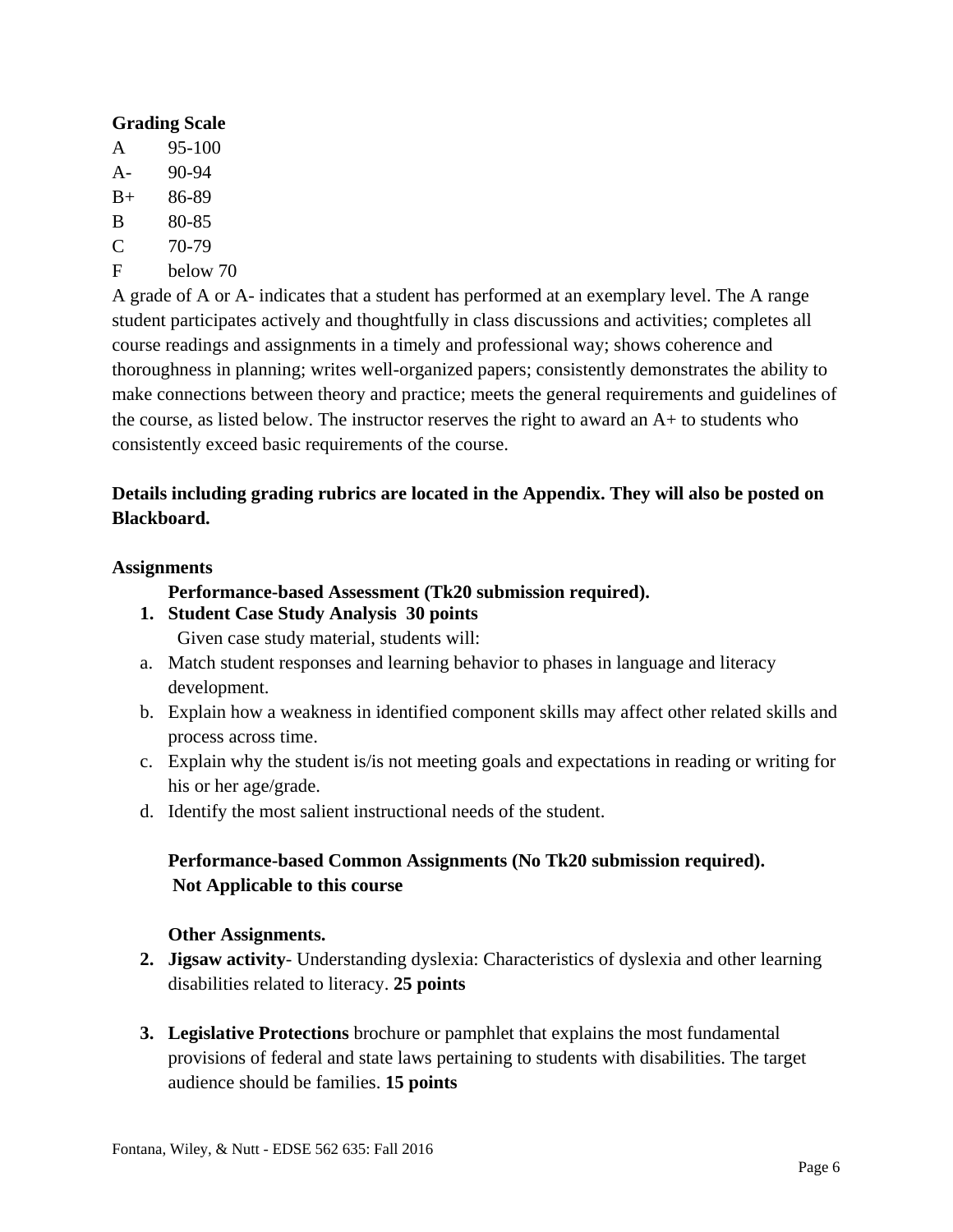**4. Essay** - Identify and describe the domains of language and their importance to proficient reading and writing. Describe the components of a comprehensive reading program. Explain how each component is reliant upon and supports the other components**. 20 points** 

| Class #                              | <b>Topics/Module</b>                                                                                                                                                                                                                                                                                  | <b>Readings &amp; Resources</b>                                                                                                                                                                                                                                                                                   | Due this                                                                                              |
|--------------------------------------|-------------------------------------------------------------------------------------------------------------------------------------------------------------------------------------------------------------------------------------------------------------------------------------------------------|-------------------------------------------------------------------------------------------------------------------------------------------------------------------------------------------------------------------------------------------------------------------------------------------------------------------|-------------------------------------------------------------------------------------------------------|
|                                      |                                                                                                                                                                                                                                                                                                       |                                                                                                                                                                                                                                                                                                                   | session                                                                                               |
| $\mathbf{1}$<br>LO 13<br>August 31   | <b>Team Building</b><br>$\bullet$<br>Syllabus review<br>$\bullet$<br>Mindset/Neuro-plasticity<br>and implications for<br>instruction<br>Learning disabilities and<br>$\bullet$<br>legislation. State and<br>Federal Laws pertaining<br>to students with<br>disabilities (pertains to<br>assignment 3) | Mindset/Neuro-plasticity and implication<br>$\bullet$<br>for instruction<br>Lecture, video(s) and guided<br><b>Instruction Ticket out.</b><br>USDOE policy statement on dyslexia<br>$\bullet$<br>Provided in class<br>http://www2.ed.gov/policy/speced/guid/idea/m<br>emosdcltrs/guidance-on-dyslexia-10-2015.pdf | N/A                                                                                                   |
| $\overline{2}$<br>LO $1,2$<br>Sept.7 | Language Development:<br>$\bullet$<br>Anatomical and<br>physiological basis of<br>speech and language,<br>reading and writing<br>(LO: 1,2)<br>Language processing<br>$\bullet$<br>prerequisites for reading<br>and writing (LO:1, IDA<br>A <sub>1</sub>                                               | Moats (2010) Chapter 1Why Study<br>Language?<br><b>Available on Blackboard</b><br>Wolf (2008)<br>$\bullet$<br>Polloway, Smith and Miller (2004)<br>$\bullet$<br>Chapter 2: Language Development from<br>Infancy Through Adolescence. P. 15-53.                                                                    | N/A                                                                                                   |
| 3<br>LO 1,2,4<br>Sept. 14            | Language Development:<br>$\bullet$<br>Typical and atypical<br>language; Environmental,<br>social, cultural influences<br>Phases in typical<br>$\bullet$<br>developmental<br>progression of skills<br>related to reading                                                                               | <b>Available on Blackboard</b><br>Readings in Hart & Risley (1999)<br>Additional articles on atypical language<br>$\bullet$<br>development                                                                                                                                                                        | Due:<br>Legislative<br>Protections for<br>students with<br>disabilities<br>pamphlet/broc<br>hure due. |

## **Schedule**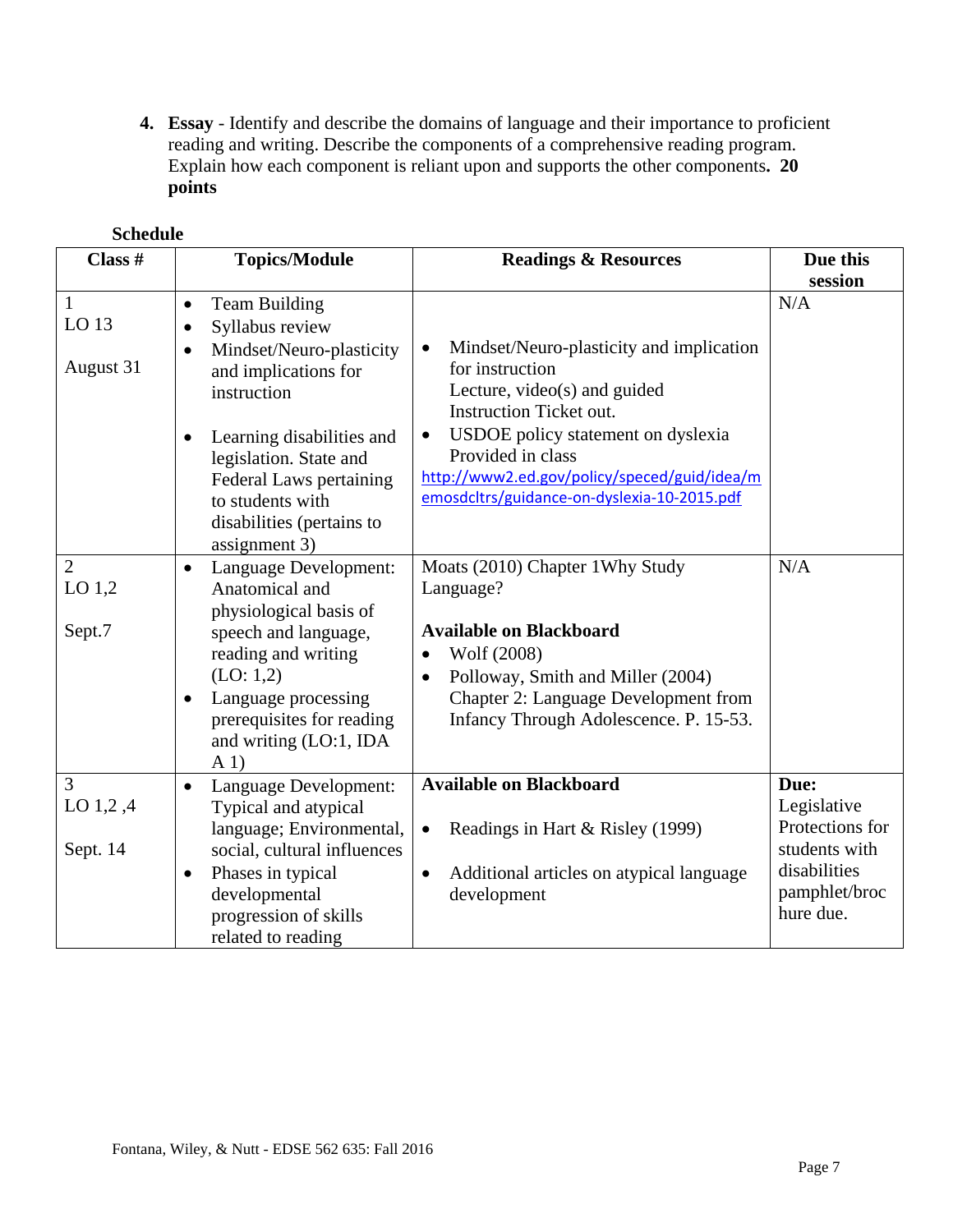| Class #                                                                                   | <b>Topics/Module</b>                                                                                                                                                                                        | <b>Readings &amp; Resources</b>                                                                                                                                                                                                                                                                                                                                                                                                                                                                                                                                                                                                                                                                                                                                                        | Due this                                                                                                                                     |
|-------------------------------------------------------------------------------------------|-------------------------------------------------------------------------------------------------------------------------------------------------------------------------------------------------------------|----------------------------------------------------------------------------------------------------------------------------------------------------------------------------------------------------------------------------------------------------------------------------------------------------------------------------------------------------------------------------------------------------------------------------------------------------------------------------------------------------------------------------------------------------------------------------------------------------------------------------------------------------------------------------------------------------------------------------------------------------------------------------------------|----------------------------------------------------------------------------------------------------------------------------------------------|
|                                                                                           |                                                                                                                                                                                                             |                                                                                                                                                                                                                                                                                                                                                                                                                                                                                                                                                                                                                                                                                                                                                                                        | session                                                                                                                                      |
| 4/5 JIG Saw:<br>LO<br>8,9,10,11,12<br>Online<br>collaboration<br>sessions<br>Sept 21 & 28 | Characteristics of<br>$\bullet$<br>students with severe<br>literacy disabilities<br>Societal ramifications of<br>$\bullet$<br>severe reading disorders<br>and/or dyslexia<br>Dyslexia and Math<br>$\bullet$ | Jigsaw: Articles on multiple topics will be<br>reviewed analyzed and shared. Assignment<br>details and Articles are on BB<br>Excerpts for Dyslexia and Math on<br>Blackboard                                                                                                                                                                                                                                                                                                                                                                                                                                                                                                                                                                                                           | Due: Jigsaw:<br>Part 1 (steps 1 &<br>2) Due Sept. 21<br>Part 2 (step 3)<br>Due Sept 28<br>Peer Review form<br>Sept. 28<br>Part 2 steps 4 & 5 |
|                                                                                           |                                                                                                                                                                                                             |                                                                                                                                                                                                                                                                                                                                                                                                                                                                                                                                                                                                                                                                                                                                                                                        | Due Oct. 3                                                                                                                                   |
| 6<br>LO 3,4,5<br>Oct. 5                                                                   | Social, environmental<br>and cultural factors that<br>contribute to literacy<br>development                                                                                                                 | Preventing Reading Failure (1998) American<br><b>Academy of Sciences</b><br>Chapters $3,4,8,5$                                                                                                                                                                                                                                                                                                                                                                                                                                                                                                                                                                                                                                                                                         |                                                                                                                                              |
| $\tau$<br>LO 5,6,7<br>Oct. 12                                                             | Literacy Instruction in<br>$\bullet$<br>the US: Overview The<br>Reading Wars, Whole<br>Language<br>Comprehensive Literacy<br>٠<br>Instruction                                                               | Examining the Historical Context for<br>Teaching Reading. Pages $8-25$ $20th$ century +<br>(pages 1-8 optional)<br>http://ptgmedia.pearsoncmg.com/images/9780<br>137055395/downloads/Vogt_Shearer_Ch_1.pdf<br><b>National Reading Panel Report: Executive</b><br>Summary<br>https://www.nichd.nih.gov/publications/pubs/n<br>rp/documents/report.pdf<br>Preventing Reading Failure (1998) American<br>Academy of Sciences<br>Part 1: Intro. To Reading<br>1 Introduction<br>2 Process of Learning to Read.<br>$\bullet$<br><b>Optional:</b> Brief overview: Note-there are 3<br>pages (History of Reading, Instruction, other<br>linguistic models of Eng. Spelling.)<br>http://www.k12academics.com/reading-<br>education-united-states/history-reading-<br>education-us#.VumNC0Aeqex |                                                                                                                                              |
| 8<br>LO:8,9,10,11<br>,12<br>Oct. 19                                                       | <b>Understanding Dyslexia:</b><br>Historical<br>$\Omega$<br>perspective<br>Define<br>$\circ$<br>Prevalence<br>O<br>Diagnosis<br>O<br>The impact on literacy<br>across other content areas                   | Read Chapters 1-4 in Mather & Wendling<br>(2012).<br><b>Available on Blackboard:</b><br>Moats & Dakin (2008) Basic Facts about<br>$\bullet$<br>Dyslexia p 9-24<br><i>*Readings apply to 2 classes</i>                                                                                                                                                                                                                                                                                                                                                                                                                                                                                                                                                                                  | Due: Essay on<br>the components<br>of a<br>comprehensive<br>reading<br>program.                                                              |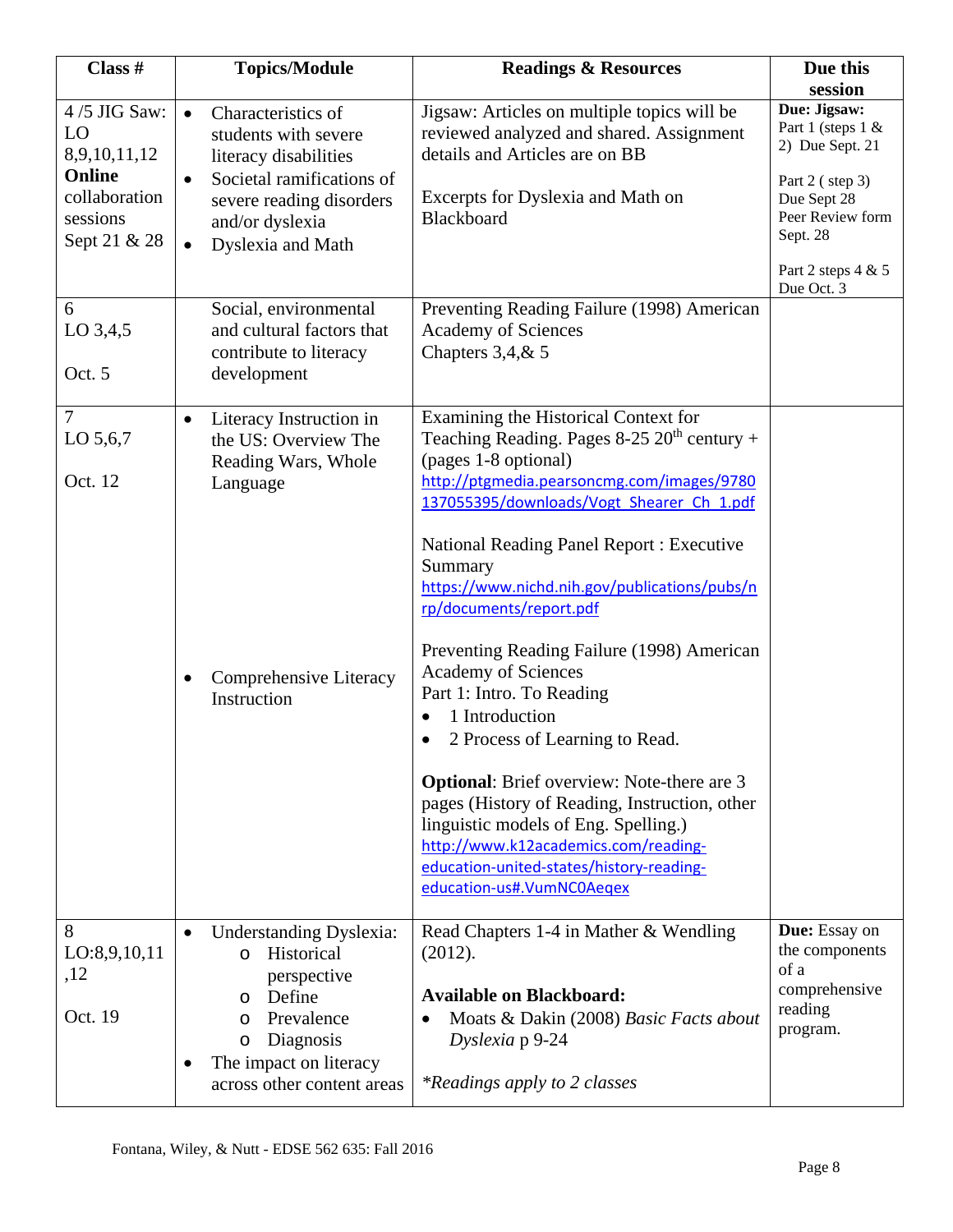| Class $#$                  | <b>Topics/Module</b>                                                                                                                                           | <b>Readings &amp; Resources</b>                                                                                                                               | Due this |
|----------------------------|----------------------------------------------------------------------------------------------------------------------------------------------------------------|---------------------------------------------------------------------------------------------------------------------------------------------------------------|----------|
|                            |                                                                                                                                                                |                                                                                                                                                               | session  |
| 9<br>LO<br>8,9,10,11,12    | Common intrinsic<br>differences between<br>proficient and struggling<br>readers.                                                                               | Review: Chapters 1-4 in Mather & Wendling<br>(2012).<br><b>Available on Blackboard:</b>                                                                       |          |
| Oct 26                     | Definition and severity<br>$\bullet$<br>continuum of dyslexia<br>Including<br>$\circ$<br>Dyslexia and<br><b>SLD</b><br>Readers changing<br>instructional needs | Moats & Dakin Basic Facts about<br>Dyslexia 9-24                                                                                                              |          |
| 10<br>LO<br><b>Nov. 11</b> | Round-up                                                                                                                                                       | Bring to share and discuss:<br>Your Brochure/pamphlet on Legislative<br>Protections for students with disabilities<br>High points or AHA! moments of your PBA | PBA due  |

## **Appendix: Assignment details and Rubics \*DESIGNATED PERFORMANCE-BASED ASSESSMENT**

Case Study Analysis Rubric

|                                                                                                                                      | <b>EXCEEDS</b><br><b>EXPECTATION</b>                                                                                                                                                                                                                                                              | <b>MEETS</b><br><b>EXPECTATION</b>                                                                                                                                                                                                                             | <b>DOES NOT MEET</b><br><b>EXPECTATION</b>                                                                                                                                                                                                                                                                               |
|--------------------------------------------------------------------------------------------------------------------------------------|---------------------------------------------------------------------------------------------------------------------------------------------------------------------------------------------------------------------------------------------------------------------------------------------------|----------------------------------------------------------------------------------------------------------------------------------------------------------------------------------------------------------------------------------------------------------------|--------------------------------------------------------------------------------------------------------------------------------------------------------------------------------------------------------------------------------------------------------------------------------------------------------------------------|
|                                                                                                                                      | 3                                                                                                                                                                                                                                                                                                 | $\overline{c}$                                                                                                                                                                                                                                                 |                                                                                                                                                                                                                                                                                                                          |
| Match student responses<br>and learning behavior to<br>phases in language and<br>literacy development.<br>(IDA, A4)                  | Candidate<br>identifies accurate<br>one to one match<br>between student<br>responses and<br>learning behavior<br>and development in<br>areas of phonology,<br>phonics and word<br>recognition,<br>fluency,<br>vocabulary,<br>comprehension,<br>and written<br>language and<br>provides rationale. | Candidate identifies<br>accurate one to one<br>match between<br>student responses and<br>learning behavior and<br>development in areas<br>of phonology,<br>phonics and word<br>recognition, fluency,<br>vocabulary,<br>comprehension, and<br>written language. | Candidate does not identify<br>any accurate one to one<br>matches between student<br>responses and learning<br>behavior and development<br>in areas of phonology,<br>phonics and word<br>recognition, fluency,<br>vocabulary,<br>comprehension, and written<br>language OR does not<br>identify matches in all<br>areas. |
| Explain how a weakness<br>in identified component<br>skills may affect other<br>related skills and process<br>across time. (IDA, A5) | Candidate explains<br>the impact of<br>weaknesses in<br>every identified<br>component skill on<br>related literacy and<br>language skills.<br>AND provides<br>evidence of how                                                                                                                     | Candidate explains<br>the impact of<br>weaknesses in every<br>identified component<br>skill on related<br>literacy and language<br>skills.                                                                                                                     | <b>Candidate DOES NOT</b><br>explain the impact of<br>weaknesses OR does not<br>explain the impact of<br>weaknesses in every<br>identified component skill<br>on related literacy and<br>language skills.                                                                                                                |

Fontana, Wiley, & Nutt - EDSE 562 635: Fall 2016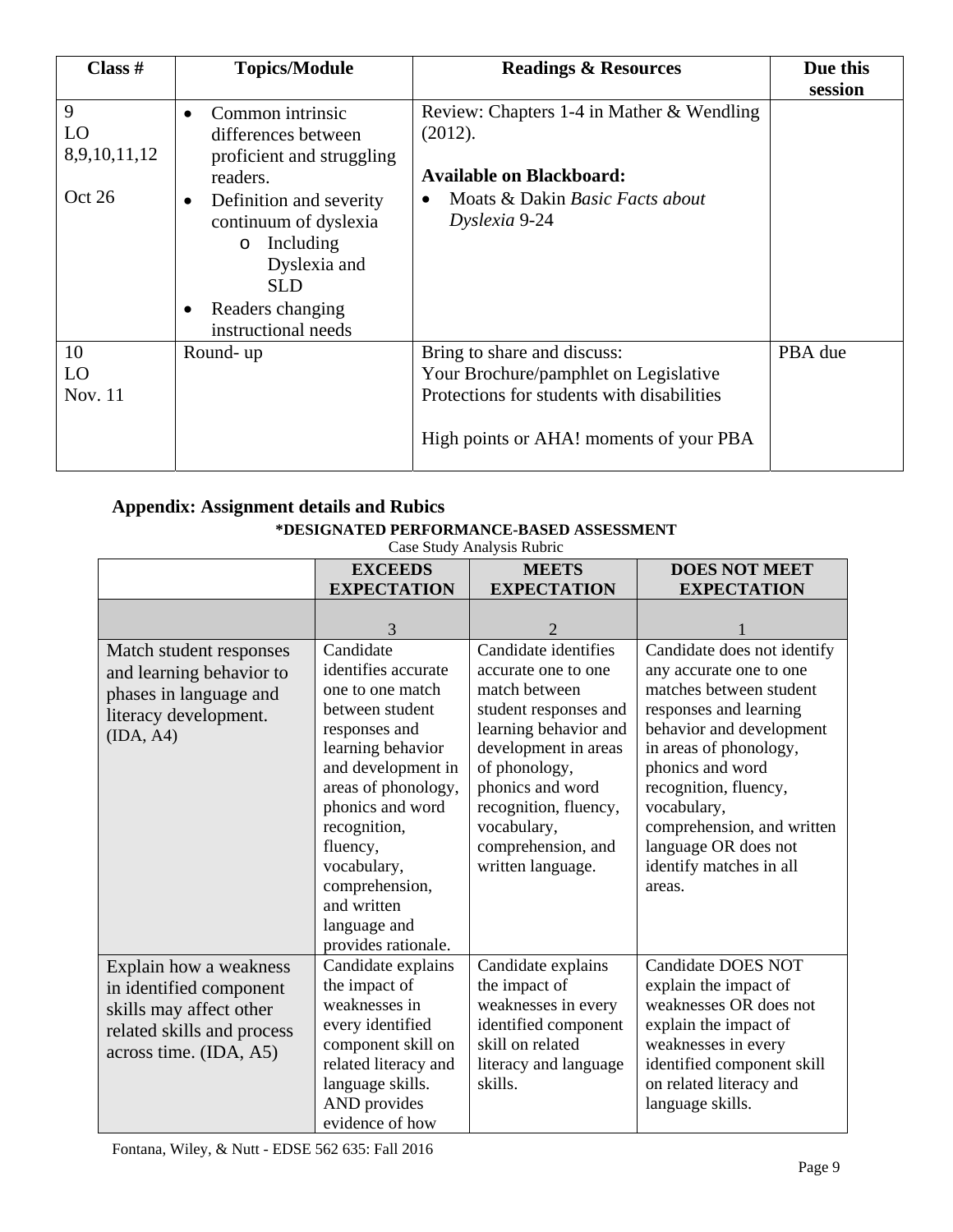|                                                                                                                                       | these impacts will<br>affect school<br>performance.                                                                                                                                                                         |                                                                                                                                         |                                                                                                                                                                                     |
|---------------------------------------------------------------------------------------------------------------------------------------|-----------------------------------------------------------------------------------------------------------------------------------------------------------------------------------------------------------------------------|-----------------------------------------------------------------------------------------------------------------------------------------|-------------------------------------------------------------------------------------------------------------------------------------------------------------------------------------|
| Explain why the student<br>is/is not meeting goals and<br>expectations in reading or<br>writing for his or her<br>age/grade. (IDA A7) | Candidate provides<br>accurate<br>explanation for<br>meeting/not<br>meeting student<br>goals that includes<br>evidence from case<br>study and links to<br>research findings.                                                | Candidate provides<br>accurate explanation<br>for meeting/not<br>meeting student goals<br>that includes<br>evidence from case<br>study. | <b>Candidate DOES NOT</b><br>provide accurate<br>explanation for meeting/not<br>meeting student goals that<br>includes evidence from<br>case study OR does not<br>include evidence. |
| Identify the most salient<br>instructional needs of the<br>student. (IDA A6)                                                          | Candidate<br>accurately<br>identifies and<br>describes<br>instructional needs<br>of student, using<br>evidence from the<br>case study AND<br>articulates the<br>appropriate level of<br>intensity of<br>instruction needed. | Candidate accurately<br>identifies and<br>describes<br>instructional needs of<br>student, using<br>evidence from the<br>case study.     | <b>Candidate DOES NOT</b><br>identify and describe<br>instructional needs of<br>student OR identified<br>instructional needs are not<br>appropriate for case study<br>student.      |

#### **2. Structured Jigsaw Activity (25 points)**

Learner Outcomes #8,9,10,11, and 12 (IDA C 1-5, E 2.5)

For this Article Review activity, you will work in small groups of four (4) to become acquainted with key readings on Dyslexia. Articles and/or links will be provided.

Assignment overview:

In Part I of this activity (Steps 1 and 2), which span the first week, each student will select and read one of the assigned articles and post a written summary to the **Small Group Blog**. Steps 1 & 2 Due: Sept. 21

In Part II of this activity (Steps 3, 4, and 5), which span the second week, each student will collaborate within her/his small groups to prepare a summary of all readings to be shared with the other small groups via the **Class Discussion Board**.

Finally, each student will interact with at least 4 other student posts from different groups to reflect on new understandings and implications as a result of their respective summaries of the readings. These responses are due \_\_\_\_\_\_\_\_.

#### **Part I**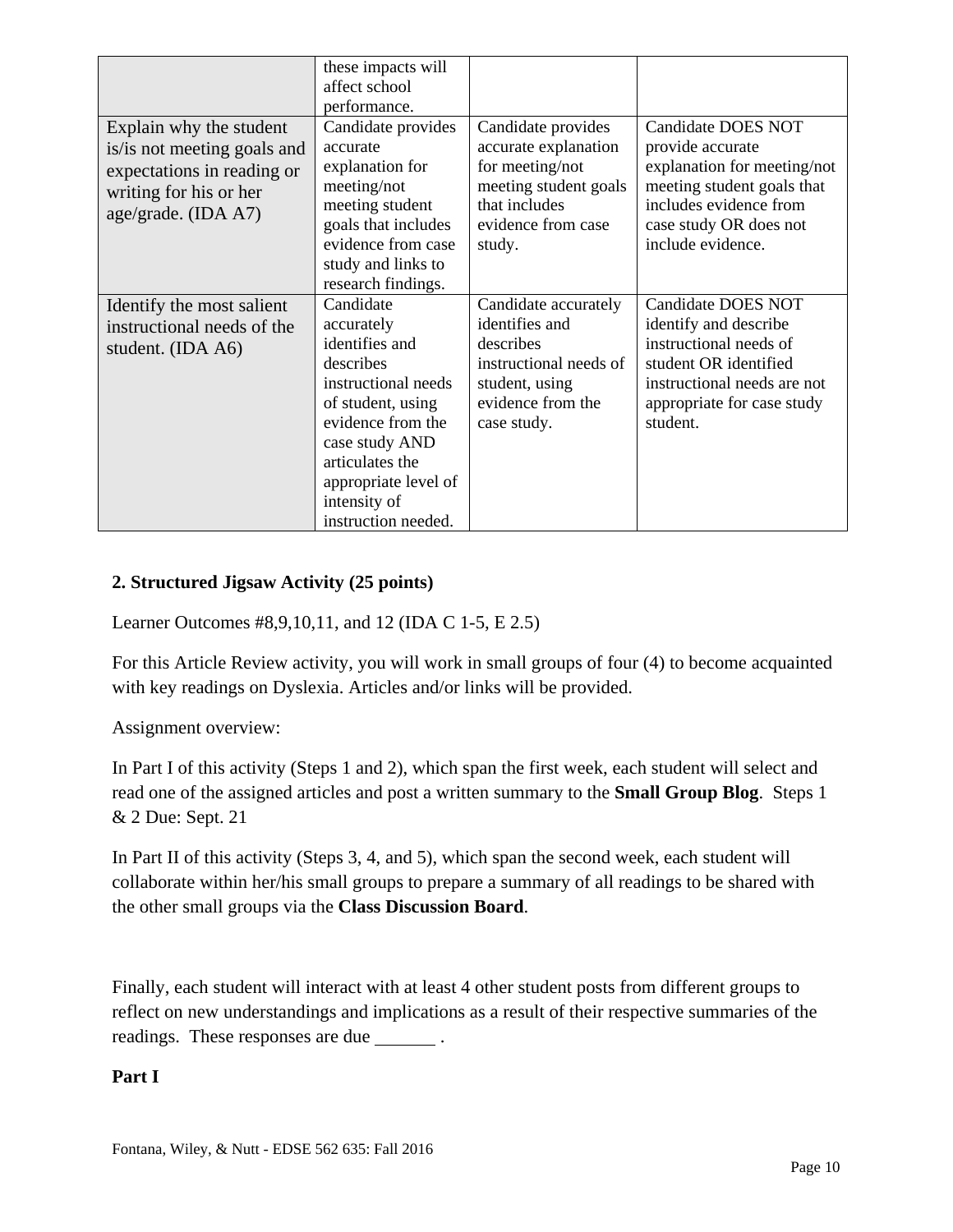Step 1. Each student within each small group selects one of the assigned articles listed below to read, summarize, and present to their small group.

Make sure each group member selects a different article to ensure all articles are covered by the group.

Step 2. Each student creates a short presentation (required items listed below) to share with his/her group members via the Small Group Blog by

Required items include:

Title of article, author name, and year published

Brief description of author and contribution to literacy/reading disabilities/ dyslexia

Key concepts presented in article (bulleted lists are fine)

Limitations of the theory/concepts described

Post your entry to your **Small Group Blog**

This can be in the form of PowerPoint slides (roughly 5 slides), a video post, or text, etc., but remember, these summaries will be seen only by only your fellow group members and the instructor. Your contribution is to help the development of your group's summary of all five articles to the rest of the class and you will be reviewed by your peers in this regard

### **Part II**

Step 3. Within your small group, you will discuss all five articles, reviewing the key items required of each article summary.

You will then collaborate as a group to prepare and post a summary of the articles to the **Class Discussion Board** by Sept. 28. The required items on the summary post include:

- Description of common themes that emerged across articles
- Description of contrasting observations or findings that emerged across reading
- New understandings and insights from the readings
- Implications

Step 4. Each student reviews other small group summary posts to the **Class Discussion Board** and posts responses to at least three other students from other groups to discuss/question/critique (constructively) their article synthesis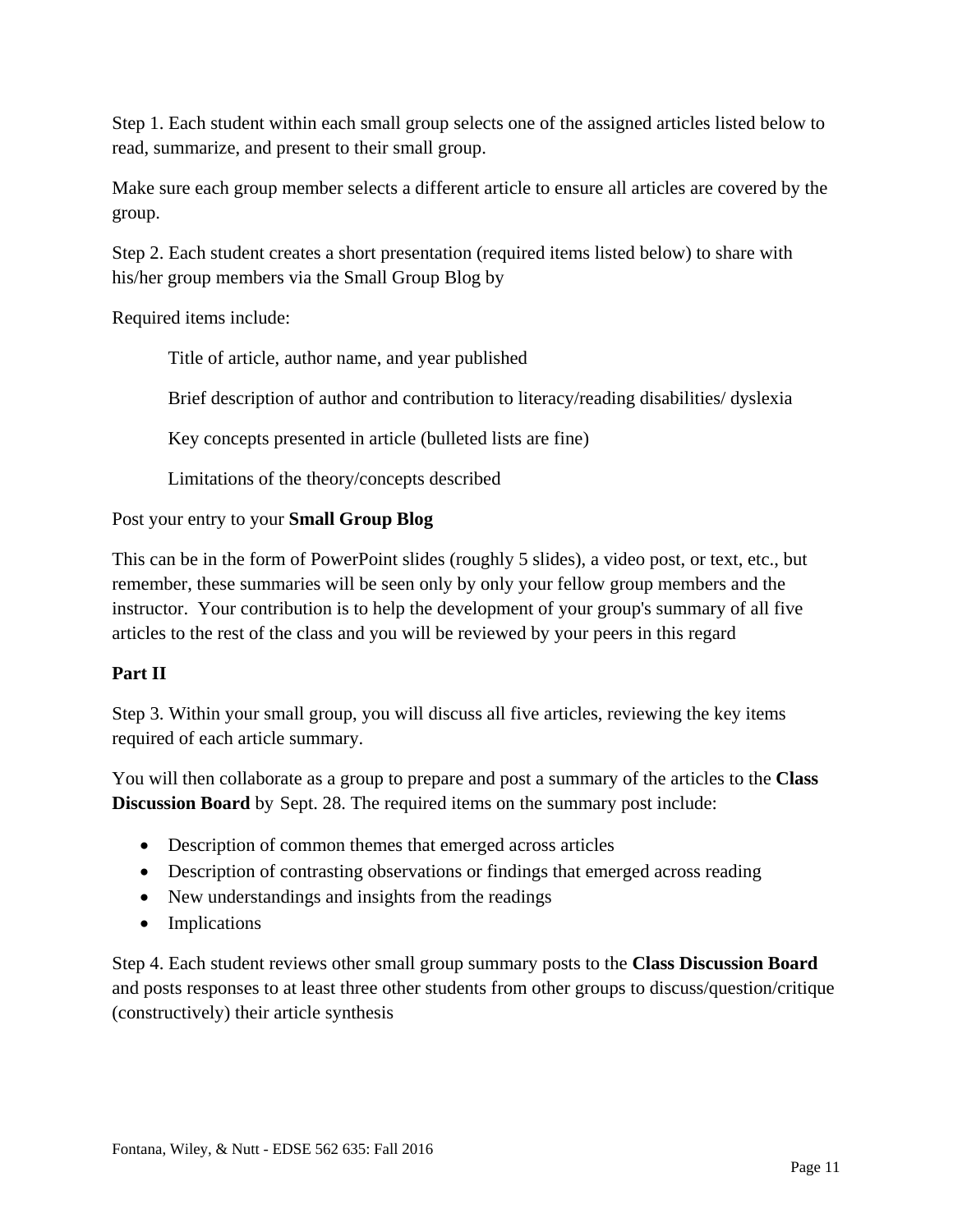Step 5. each student will interact with at least 4 other student posts from different groups to reflect on new understandings and implications as a result of their respective summaries of the readings. These responses are due Oct 3.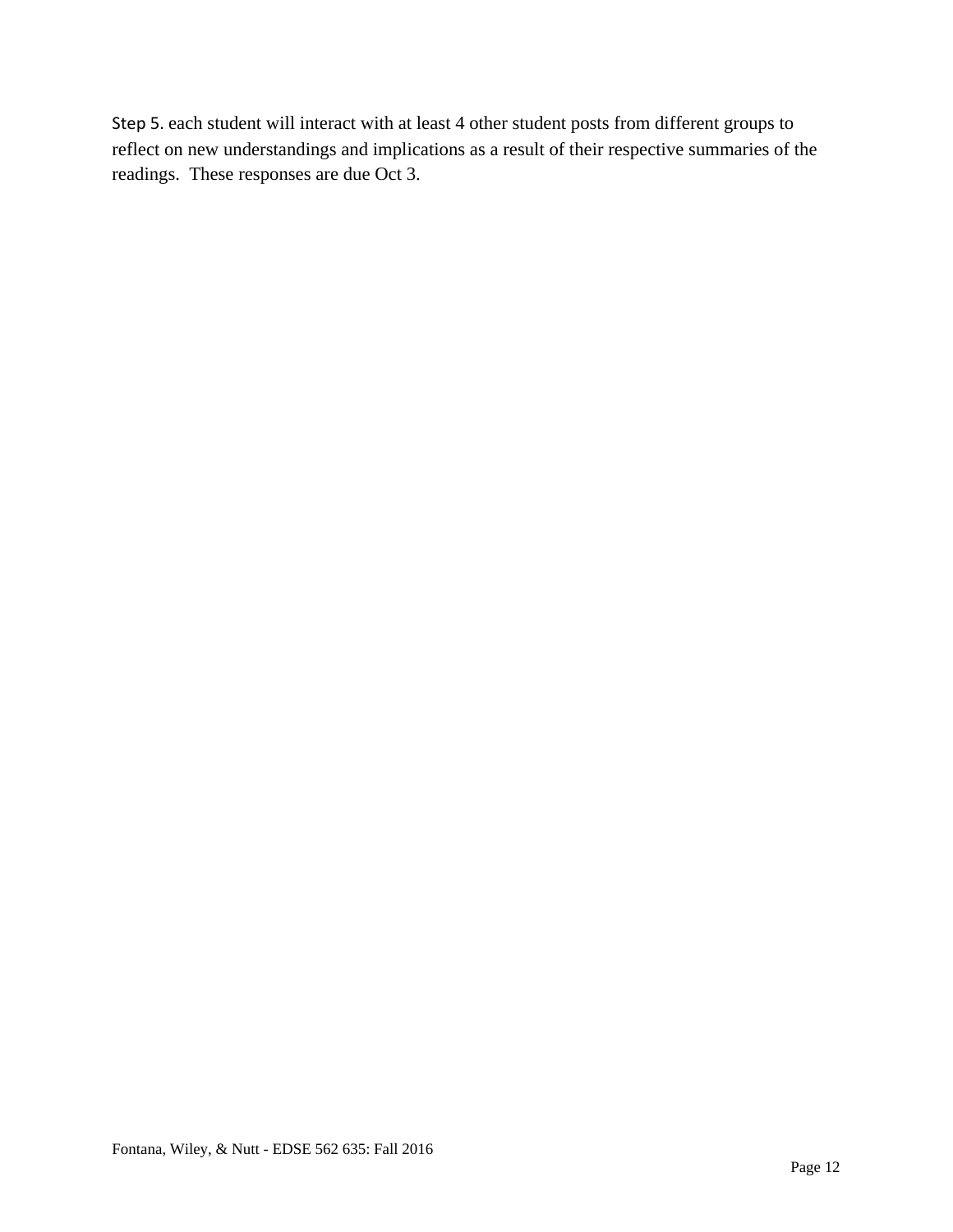# **Team Member Name:**  $\bullet$  **Croup No.:**   $\bullet$  **Group No.:**  $\bullet$  **Group No.:**  $\bullet$ **Instructions:** Please circle the number that best represents the team member's participation and contribution to the jigsaw activity. This feedback will be considered as part of the course participation points (see rubric**) Make sure to complete a separate form for each team member.**

**Jigsaw Activity Group Assignment - Peer Review Form** 

1. Team member participated in the concept of the project. Strongly Disagree 1 Disagree 2 Perhaps 3 Agree 4 Strongly Agree 5 Explain:

| 2. Team member participated in the design of the project. |           |         |                  |
|-----------------------------------------------------------|-----------|---------|------------------|
| Strongly Disagree 1 Disagree 2                            | Perhaps 3 | Agree 4 | Strongly Agree 5 |
| Explain:                                                  |           |         |                  |

3. Team member was cooperative and was available to the rest of the team. Strongly Disagree 1 Disagree 2 Perhaps 3 Agree 4 Strongly Agree 5 Explain:

4. Team member stayed in touch with the group and kept everyone informed as to their progress. Strongly Disagree 1 Disagree 2 Perhaps 3 Agree 4 Strongly Agree 5 Explain:

5. Team member was willing to go above and beyond to get the job done. Strongly Disagree 1 Disagree 2 Perhaps 3 Agree 4 Strongly Agree 5 Explain:

6. Team member left a positive impression and I would work with them again, Strongly Disagree 1 Disagree 2 Perhaps 3 Agree 4 Strongly Agree 5 Explain:

Rate this team member. 1 - Low 10 - High

Other Comments: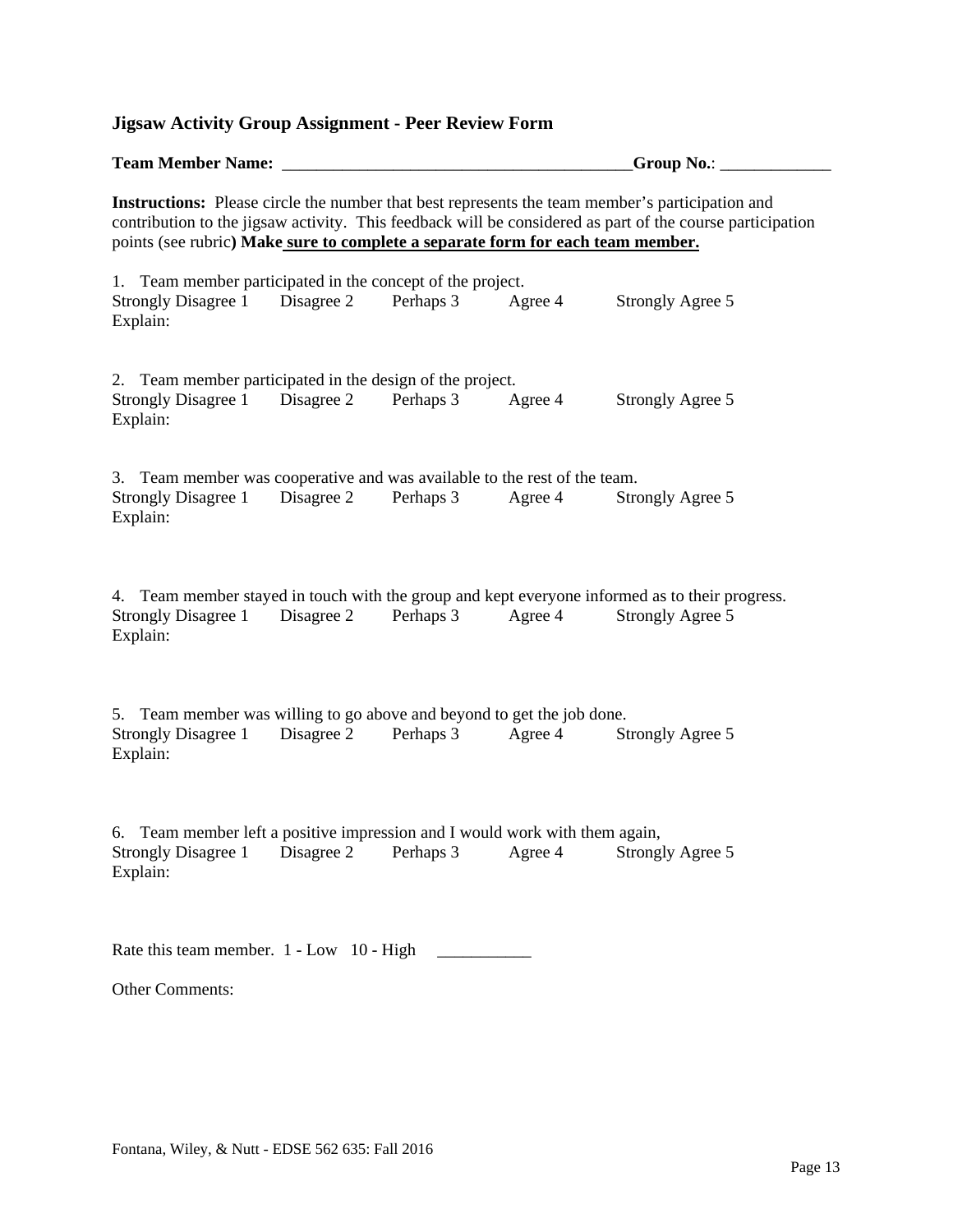**Rubric: Structured Jigsaw Activity (25 points)** The grading rubric focuses on content and timeliness. It should be understood that Steps 3-5 are to be written clearly with correct spelling, grammar and within APA guidelines Learner Outcomes #8,9,10,11,and 12 ( IDA C 1-5, E 2.5)

For this Article Review activity, you will work in small groups of four (4) to become acquainted with key readings on Dyslexia. Articles and/or links will be provided.

| Component/total<br>points for the<br>component | Quality of Content definition or<br>description/ points by quality | Quality of<br>Content definition<br>or description/<br>points by quality | Quality of<br>Content<br>definition or<br>description/ |
|------------------------------------------------|--------------------------------------------------------------------|--------------------------------------------------------------------------|--------------------------------------------------------|
|                                                |                                                                    |                                                                          | points by quality                                      |
| Part I (Steps $1 \& 2$ ):                      | On time                                                            | Late $(-2)$                                                              | Late $(-2)$                                            |
| Within your group                              | All required items are present.                                    |                                                                          |                                                        |
| 10 points<br>Short presentation                | Citation<br>$\bullet$                                              | 1 item missing,                                                          | 2 or more items                                        |
| (PPT) on the article                           | Author description (brief)<br>$\bullet$                            | incomplete or<br>inaccurate $(-3)$                                       | missing,<br>incomplete or                              |
| is posted in the                               | Key concepts of the article<br>$\bullet$                           |                                                                          | inaccurate $(-5)$                                      |
| small group blog.                              | Limitations of<br>$\bullet$                                        |                                                                          |                                                        |
|                                                | theory/concepts (critique- not                                     | 5 points                                                                 |                                                        |
|                                                | opinion)                                                           |                                                                          | 3 points                                               |
|                                                | 10 points<br>On time                                               | Late $(-2)$                                                              | Late $(-2)$                                            |
| Part II (Steps 3 &<br>$4)$ :                   | Group summary contains all                                         |                                                                          |                                                        |
| 10 points                                      | required items.                                                    | 1 item missing,                                                          | 2 or more items                                        |
|                                                | Description of common<br>$\bullet$                                 | incomplete, or                                                           | missing,                                               |
|                                                | themes that emerged across                                         | inaccurate $(-3)$                                                        | incomplete or                                          |
|                                                | articles                                                           |                                                                          | inaccurate                                             |
|                                                | Description of contrasting<br>$\bullet$                            |                                                                          | $(-5)$                                                 |
|                                                | observations or findings that                                      |                                                                          |                                                        |
|                                                | emerged across the readings.                                       |                                                                          |                                                        |
|                                                | New understandings or<br>$\bullet$                                 |                                                                          |                                                        |
|                                                | insights from the readings                                         |                                                                          |                                                        |
|                                                | Implications for practice.<br>$\bullet$                            |                                                                          |                                                        |
|                                                | Reference list                                                     |                                                                          |                                                        |
|                                                |                                                                    | 5 points                                                                 |                                                        |
|                                                | 10 points                                                          |                                                                          | 3 points                                               |
|                                                |                                                                    |                                                                          |                                                        |
| Part II (Step 5)                               | On time                                                            | Late $(-2)$                                                              | Late $(-2)$                                            |
| 5 points                                       | Thoughtful and well written                                        |                                                                          |                                                        |
|                                                | responses to 4 other student posts                                 | Responses to 3                                                           | Fewer than 3                                           |
|                                                | from different groups to                                           | posts                                                                    | responses and/or                                       |
|                                                | reflecting on new understandings,                                  | Or to 4 with                                                             | those have                                             |
|                                                | implications as a result of reading                                | limited or                                                               | limited or                                             |
|                                                | the post.                                                          | superficial                                                              | superficial                                            |
|                                                | 5 points                                                           | content                                                                  | content.                                               |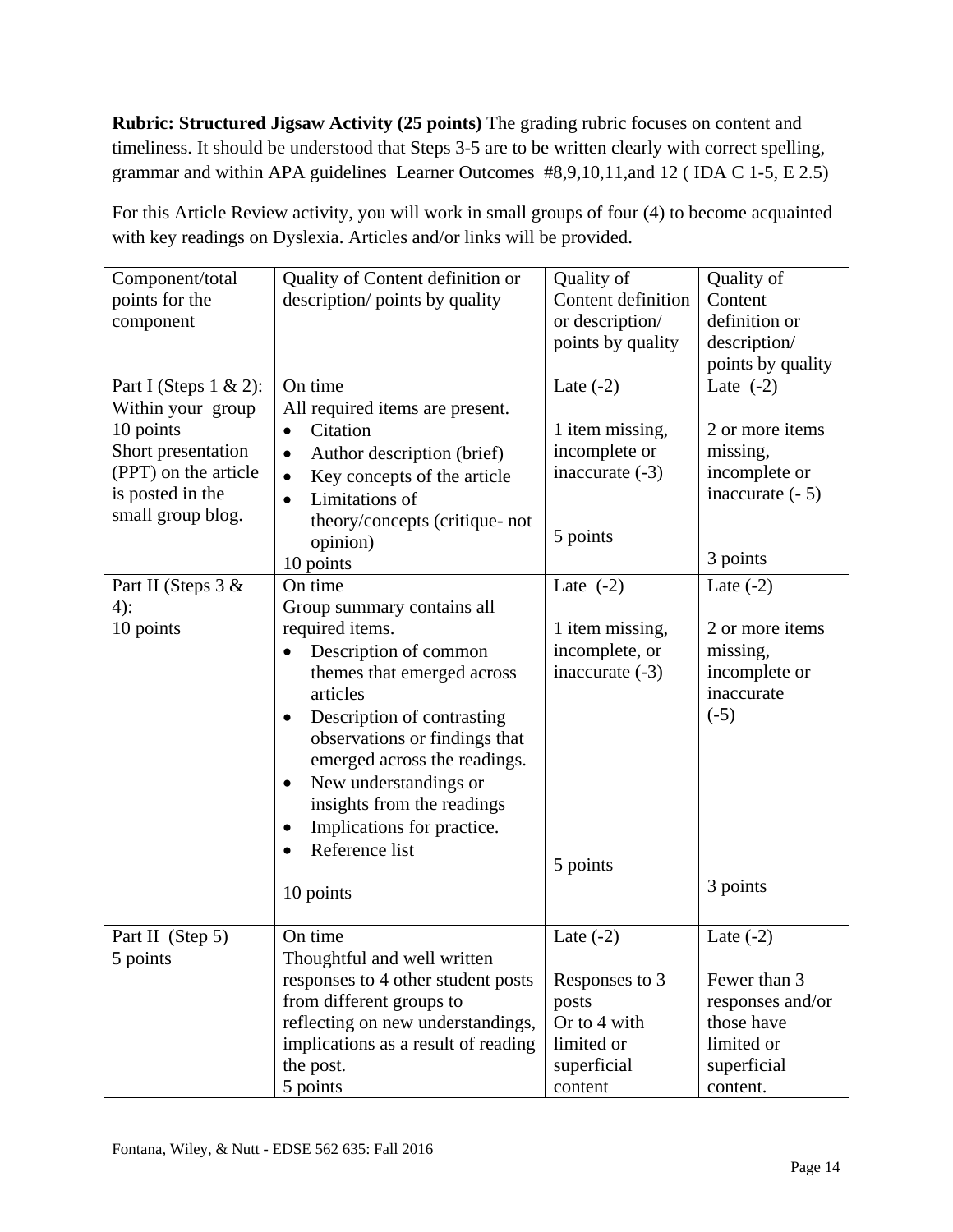| Component/total<br>points for the<br>component                                         | Quality of Content definition or<br>description/ points by quality | Quality of<br>Content definition<br>or description/<br>points by quality | Quality of<br>Content<br>definition or<br>description/ |  |
|----------------------------------------------------------------------------------------|--------------------------------------------------------------------|--------------------------------------------------------------------------|--------------------------------------------------------|--|
|                                                                                        |                                                                    |                                                                          | points by quality                                      |  |
| Peer review outcomes will be a component of each students' course participation points |                                                                    |                                                                          |                                                        |  |
| Means of 2 or below will result in a 1 point deduction from the 10 points allotted for |                                                                    |                                                                          |                                                        |  |

participation.

## **3. or pamphlet of legislative protections for students with disabilities 15 Points Learner Outcome # 13 (IDA C-6)**

#### **Objective:**

Students will demonstrate knowledge of the evolution of federal and state legislation as it pertains to students with specific learning disabilities, reading disabilities and dyslexia.

#### **Directions/description**:

Create a well-organized brochure, pamphlet, annotated graphic, or other informational organizer for parents and/or students that provides an overview of the most fundamental provisions of federal and state laws pertaining to students with disabilities to include reading disabilities and dyslexia.

Required Content components include:

- Legislative milestones 1965-2016 (Be aware that the regulations for Every Student Succeeds Act (ESSA) are under construction. Your information will be limited to general changes from IDEA) Address recent recognition by the Federal Government and the Commonwealth of VA of Dyslexia as a specific LD )
- Free and Appropriate Public Education (FAPE)
- Least Restrictive Environment
- Individual Education Plan, 540 Plan, IEP meeting requirements
- Due Process

Your information should be well organized, clear, concise with no errors in spelling or grammar.

 Stick to the basics; you are not expected to be exhaustive in the information you provide directly therefore, please provide links to specific resources that provide more details as appropriate.

#### **Please consult the rubric for grading details.**

#### **Resources helpful for this assignment:**

https://www.understood.org/en/school-learning/your-childs-rights

http://www.edweek.org/ew/articles/2015/12/07/the-every-student-succeeds-actexplained.html?tkn=LMNFxhVusyFKOkYg3WG46aytyuoaGzu4mVBK&print=1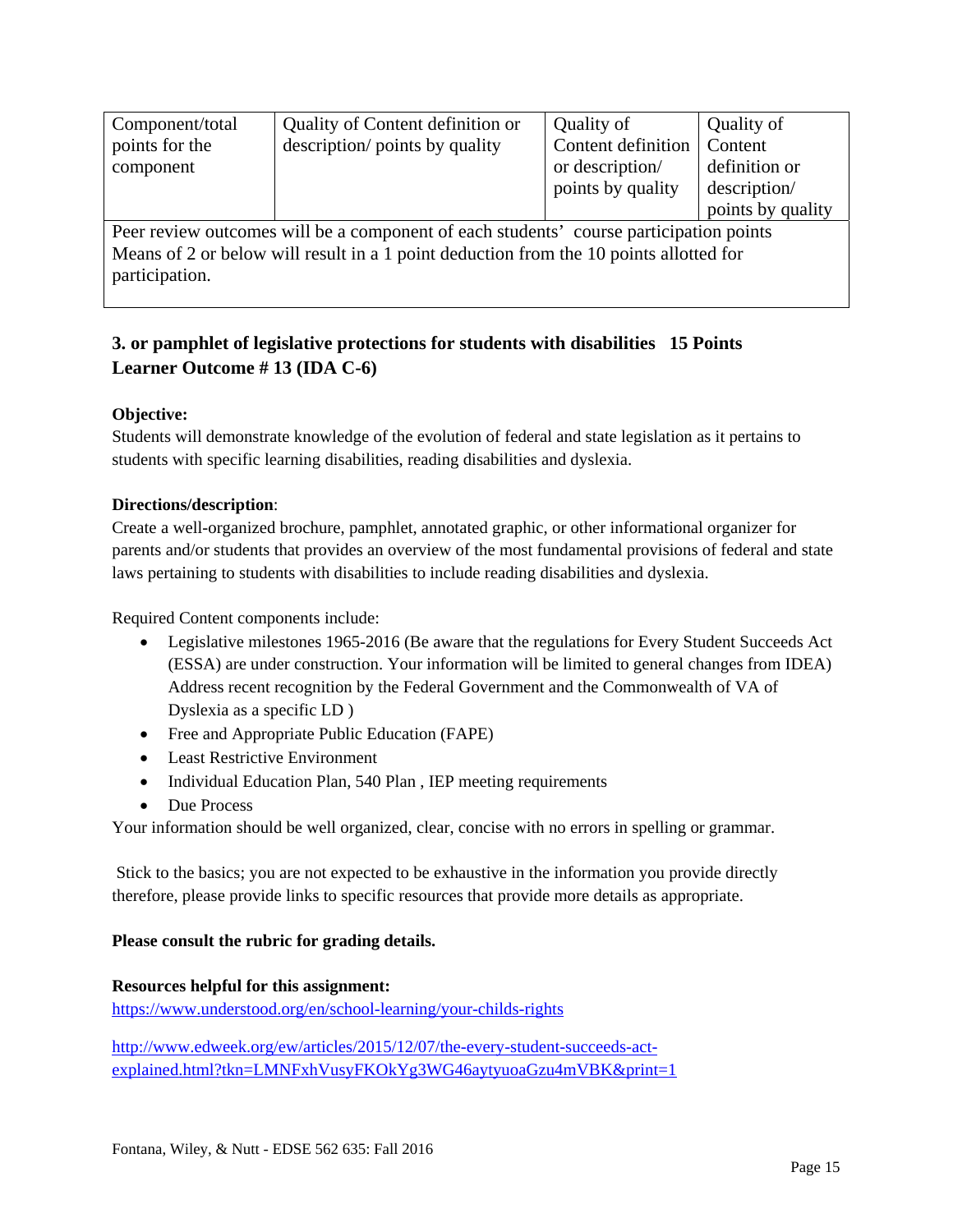p 4 "only 1 % of students can be given alternative tests. Note: That is about 10% of students in Special Education

Mastropieri & Scruggs (2007) The Inclusive Classroom: Strategies for Effective Teaching. (3rd Ed.)

Pearson: Prentice Hall Chapter 1 Outlines legislation relative to SPED. (This is an assigned reading)

http://search.usa.gov/search?utf8=%E2%9C%93&affiliate=vdoe&query=dyslexia&commit=Search

VDOE: Various Types of Specific Learning Disabilities

http://search.usa.gov/search?utf8=%E2%9C%93&affiliate=vdoe&query=dyslexia&commit=Search

**Rubric:** Brochure/pamphlet of legislative protections for students with disabilities. Learner Outcome #13 (IDA C-6) 15 Points

Create a well-organized brochure, pamphlet, annotated graphic, or other informational organizer for parents and/or students that provides an overview of the most fundamental provisions of federal and state laws pertaining to students with disabilities.

Note:

1. The format you are to use is limited. Please provide links to specific resources that have more details.

2. Embed acronyms (i.e. Free and Appropriate Public Education (FAPE) into text or graphics)

| This Assignment is related to Learning Outcome #13 |                            |                            |                          |
|----------------------------------------------------|----------------------------|----------------------------|--------------------------|
| Component                                          | Quality of content         | Quality of content         | Quality of content       |
|                                                    | definition/description     | definition/description     | definition/description   |
| Legislative Mile-stones                            | 2 Points                   | 1 point                    | $0$ points               |
| 1965-2016                                          | $10-12$ Items              | 6-9 items                  | Fewer than 6             |
| (may be an annotated                               | TIP: Must include          | Or incorrect information   | Or errors in information |
| timeline or chart)                                 | Note: 2 Supreme court      | on any item                |                          |
|                                                    | decisions                  | Omission of any noted in   | Omission of any noted in |
| Total points: 2                                    | PL 94-142, ADA IDEA-       | col.1                      | col.1                    |
|                                                    | multiple re-authorizations |                            |                          |
|                                                    | (note RtI)                 |                            |                          |
| Free and Appropriate                               | 2 points                   | 1 points                   | 0 points                 |
| <b>Public Education</b>                            | Definition complete,       | Incomplete or inaccurate   | missing                  |
| 2 points                                           | accurate and with          | information                |                          |
|                                                    | example.                   |                            |                          |
|                                                    | Link(s)                    | And no links               |                          |
| <b>Least Restrictive</b>                           | 2 points                   | 1 points                   | 0 points                 |
| Environment                                        | Definition complete,       | Incomplete or inaccurate   | missing                  |
| 2 points                                           | accurate and with          | information                |                          |
|                                                    | example.                   |                            |                          |
|                                                    | Link(s)                    | And no links               |                          |
| <b>Individual Educational</b>                      | 4 points                   | 3 points                   | 2 points                 |
| Plan                                               | Definitions complete,      | Incomplete and/or          | Incomplete and/or        |
| 504 plan                                           | accurate and with          | incorrect information on 1 | incorrect information on |
| IEP meeting requirements                           | example.                   | of 3 items                 | each item                |
| 4 points                                           |                            |                            |                          |
|                                                    | Link(s)                    | No links                   | No links                 |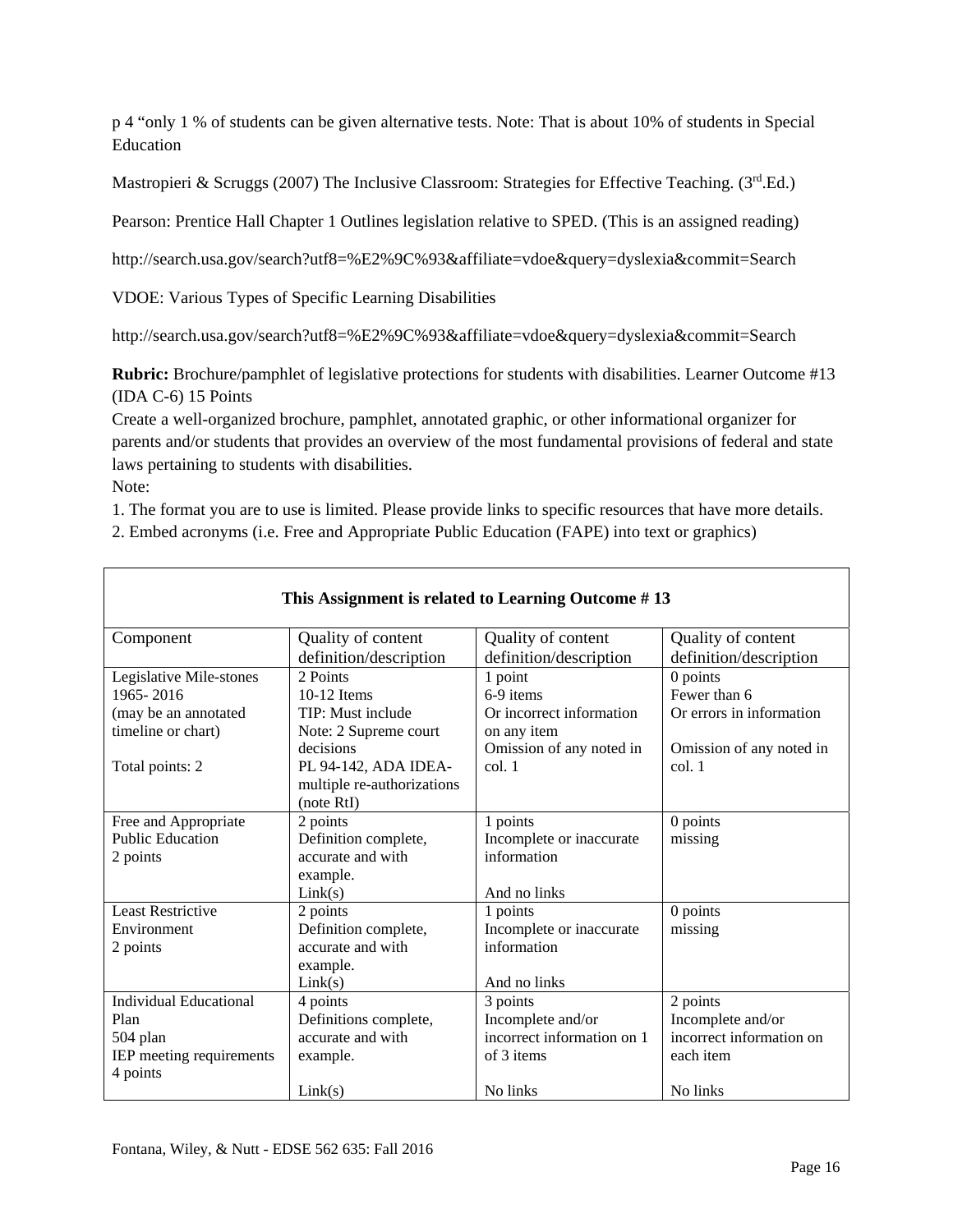#### **This Assignment is related to Learning Outcome # 13**

| Component    | Quality of content        | Quality of content       | Quality of content         |
|--------------|---------------------------|--------------------------|----------------------------|
|              | definition/description    | definition/description   | definition/description     |
| Due Process  | 2 points                  | 1 point                  | 0 points                   |
| 2 points     | a) Notes regulations,     | a or b missing           | a or b missing             |
|              | b) system for complaints, | one incomplete or        | or both present but        |
|              | or hearings for           | incorrect                | incomplete or incorrect    |
|              | compliance issues         |                          |                            |
|              | Link(s)                   |                          |                            |
| Presentation |                           |                          | 0 points                   |
| 2 points     | Well organized            | Poorly organized         | Poorly organized and any   |
|              | Clear and concise         | Or overly wordy and      | of the following.          |
|              | No errors in spelling or  | unclear.                 | Wordy                      |
|              | grammar                   | Or errors in spelling or | Confusing                  |
|              |                           | grammar                  | Spelling or grammar errors |

### 4. **Essay on the Components of a Comprehensive Reading Program (15 points)**

Learner outcomes  $# 5,6$  (IDA A 5,6)

a) Identify and describe each of the 5 components identified by the National Reading Panel in their Report. Explain the known causal relationships among phonological skill, phonics (decoding and spelling), accurate and automatic word recognition, text reading fluency, vocabulary and reading comprehension. Discuss how each component skill may affect the other related skills and processes over time.

b) Create a graphic that illustrates the inter-relations among the components.

Please follow APA Publication Manual  $6<sup>th</sup>$  edition. Papers with misspelled words, grammatical and or punctuation will be returned for revision prior to grading.

Rubric

| 20 points: This Assignment is related to Learning Outcome(s) # 5, 6 (IDA A 5, 6) which provides essential knowledge that will be |                                  |                                |                             |
|----------------------------------------------------------------------------------------------------------------------------------|----------------------------------|--------------------------------|-----------------------------|
| used across the sequence of classes.                                                                                             |                                  |                                |                             |
| Component                                                                                                                        | Demonstrates in depth            | Demonstrates some              | Demonstrates little         |
|                                                                                                                                  | understanding of the topic and   | knowledge of the topic and the | knowledge of the topic and  |
|                                                                                                                                  | the symbiotic relationship among | symbiotic relationship among   | the symbiotic relationships |
|                                                                                                                                  | the components                   | the components                 | among the components.       |
| Intro: Brief description of                                                                                                      | Description What? When? Why?     | 1-2 elements missing from      | 3 or more elements missing  |
| the NRP and its mission                                                                                                          | Who?                             | description or identification  | from description or         |
| and identification of the 5                                                                                                      |                                  |                                | components.                 |
| components                                                                                                                       | Identification (name) of the     |                                |                             |
| Possible total:                                                                                                                  | components                       | 1 points                       |                             |
| 2 points                                                                                                                         |                                  |                                | 0 points                    |
|                                                                                                                                  | 2 points                         |                                |                             |